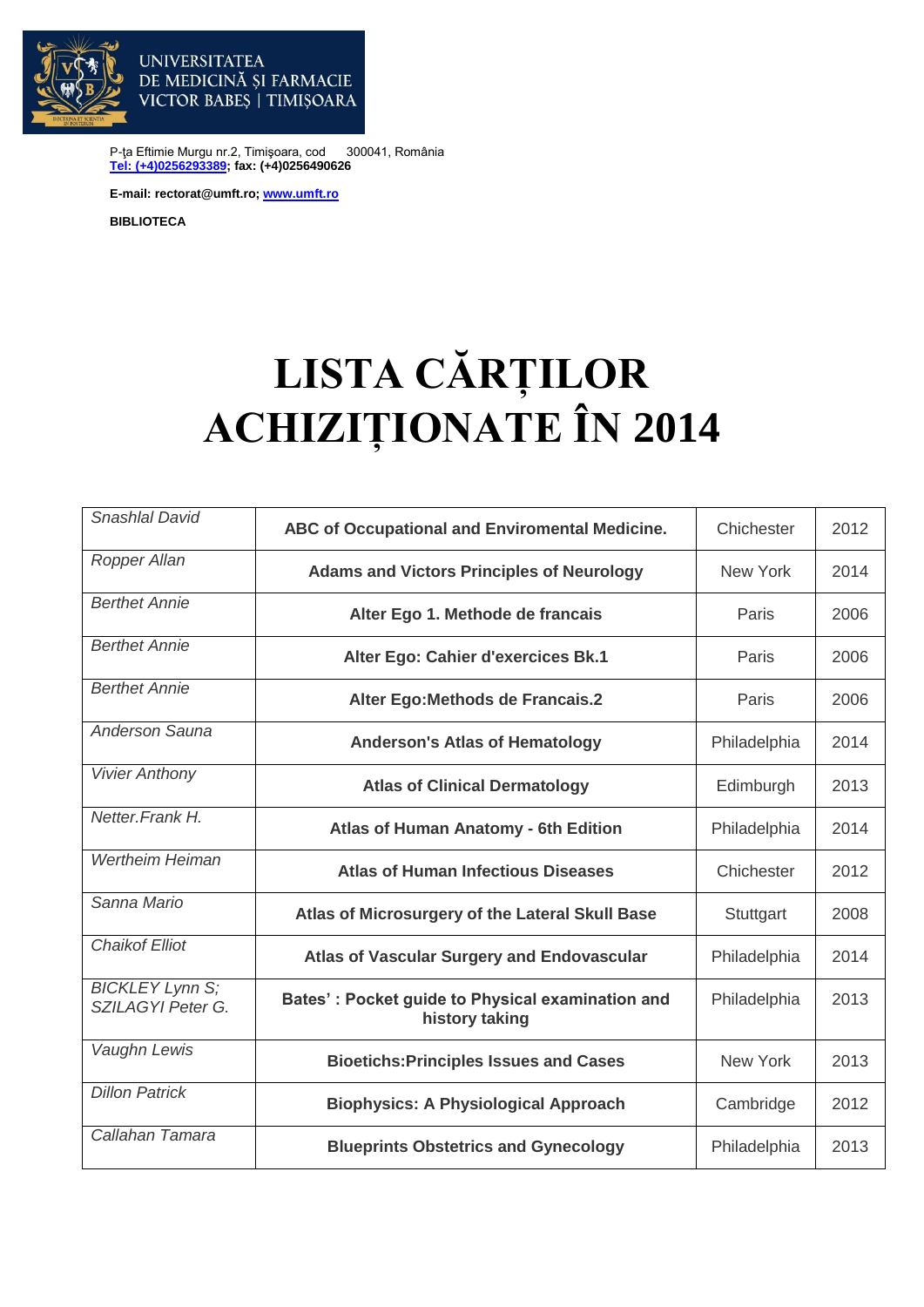| <b>Tall Marten</b>                                                                            | Brenner and Rectors the Kidney Vol 1+2                                       | Philadelphia     | 2012 |
|-----------------------------------------------------------------------------------------------|------------------------------------------------------------------------------|------------------|------|
| Canale Terry                                                                                  | <b>Campbells Operative Orthopedics 4Vol.Set</b>                              | Philadelphia     | 2013 |
| Newman G.Michael:<br>Klokkevold R. Perry;<br>Takel H.Henry                                    | <b>Carranza's clinical periodontology</b>                                    | St.Louis         | 2015 |
| Fermin A.Caaranza;<br>Michael G.Newman;<br>Perry R.Klokkevold;<br>Henry H. Takei;<br>Elsevier | Carranza's clinical periodontology 12 th EO                                  | Canada           | 2014 |
| <b>KUMAR Parveen</b><br>CLARK Michael(ed.)                                                    | <b>Clinical Medicine</b>                                                     | Edinburgh        | 2012 |
| Elias Marinos                                                                                 | <b>Clinical Nutrition</b>                                                    | Chichester       | 2013 |
| Spiro Stephen                                                                                 | <b>Clinical Respiratory Medicine</b>                                         | Philadelphia     | 2012 |
| <b>Henry Michael</b>                                                                          | <b>Clinical Surgery</b>                                                      | Edimburgh        | 2012 |
| O'Kelly Michael                                                                               | <b>Clinical Trials with Missing Data A Guide for</b><br><b>Practitionars</b> | Chichester       | 2014 |
| Gartner Leslie                                                                                | <b>Color Atlas and Text of Histology</b>                                     | Philadelphia     | 2014 |
| <b>Agarwal Amar</b>                                                                           | <b>Color Atlas of Ophtalmology</b>                                           | New York         | 2009 |
| <b>Deletant Dennis</b>                                                                        | <b>Complete Romanian: Teach Yourself</b>                                     | London           | 2013 |
| Garden James                                                                                  | <b>Core Topics in General&amp;Emergency Surgery</b>                          | Edimburgh        | 2014 |
| <b>Flint Paul</b>                                                                             | <b>Cummings Otolaringology-Head and NeckSurgery 3</b><br>Vol. Set            | Philadelphia     | 2010 |
| La Don Joseph                                                                                 | <b>Current Occupational and Environmental</b>                                | <b>New York</b>  | 2007 |
| <b>Walker Brian</b>                                                                           | <b>Davidsons Principles and Practice of Medicine</b>                         | Edimburgh        | 2014 |
| Mark Greenwood                                                                                | <b>Dental emergencies</b>                                                    | Singapore        | 2012 |
| Bolognia I                                                                                    | <b>Dermatology Essentials</b>                                                | Edimburgh        | 2014 |
| Markus Bahnemann;<br><b>Schrimpf Ulrike</b>                                                   | Deutsch fur Arztinnen und Arzte                                              | <b>Berlin</b>    | 2013 |
| Kerig Patricia                                                                                | Developmental Psychopathology: From Infancy of<br><b>Adolescence</b>         | London           | 2012 |
| Gattuso Paolo                                                                                 | <b>Differential Diagnosis in Surgical Pathology</b>                          | Philadelphia     | 2010 |
| <b>Kurjak Asim</b>                                                                            | Donald School. Tratat de ultrasonografie in obstetrica<br>si ginecologie     | <b>Bucuresti</b> | 2012 |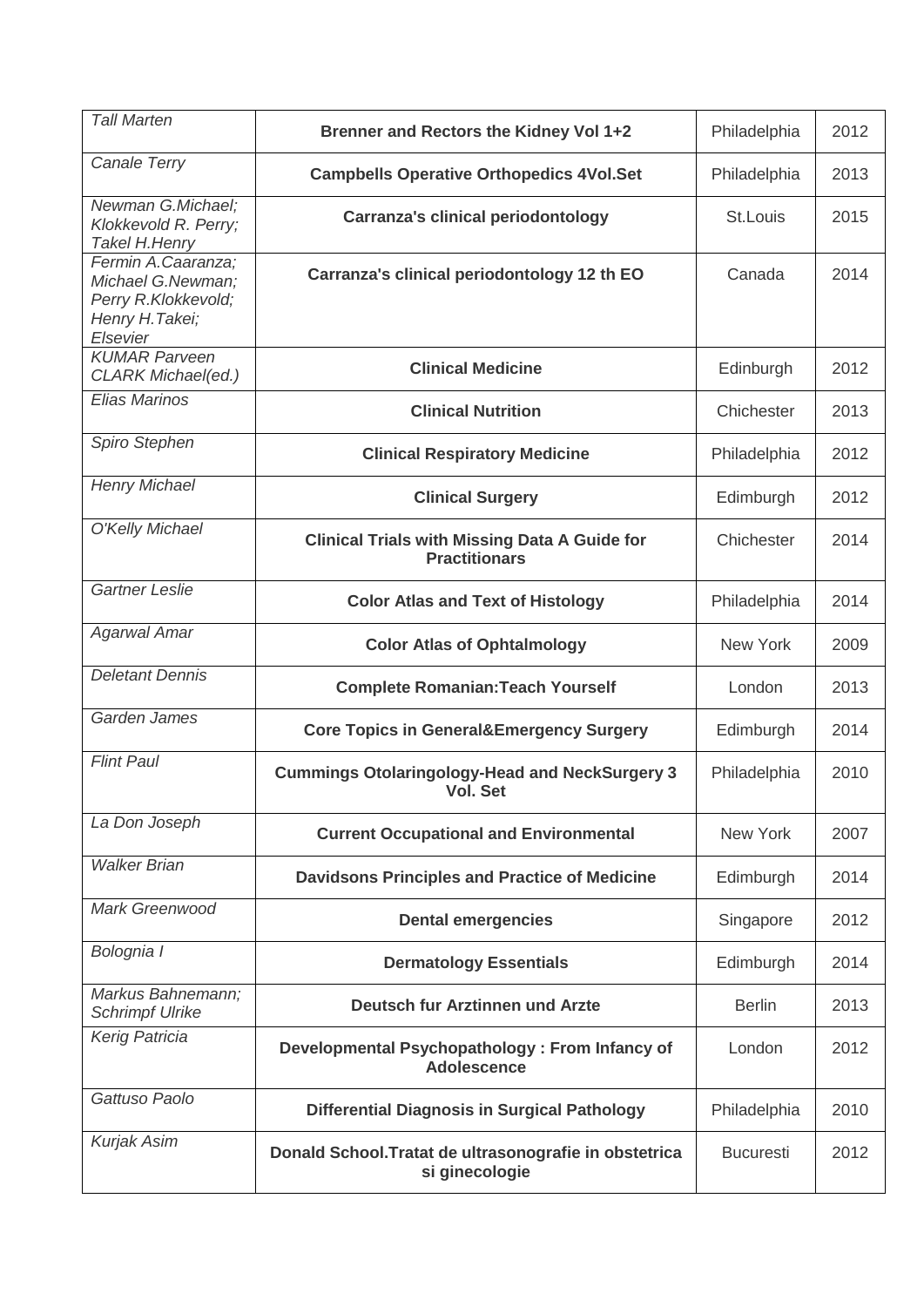| Pelley Jhon W                                                             | <b>Elseviers integrated Review Biochemistry</b>                                                                               | Philadelphia  | 2012 |
|---------------------------------------------------------------------------|-------------------------------------------------------------------------------------------------------------------------------|---------------|------|
| Herman Charles.K;<br><b>Strauch Berish</b>                                | <b>Encyclopedia of Aesthetic Rejuvenation Through</b><br><b>Volume Enhancement</b>                                            | New York      | 2014 |
| Mahmoud<br>Torabinejad; Richard<br>E. Walton; Ashraf<br>F.Fouad; Elsevier | <b>Endodontics principles and practice 5th ED</b>                                                                             |               | 2014 |
| Gordis Leon                                                               | Epidemiology                                                                                                                  | Philadelphia  | 2014 |
| <b>Alberts Bruce</b>                                                      | <b>Essential Cell Biology</b>                                                                                                 | New York      | 2014 |
| Chapel Helen                                                              | <b>Essential of Clinical Immunology</b>                                                                                       | Chichester    | 2014 |
| <b>Quick Clive</b>                                                        | <b>Essential Surgery</b>                                                                                                      | Edimburgh     | 2014 |
| Mauro Fradeani;<br>Quintessence Books;                                    | Esthetic rehabilitation in fixed prosthodontics. Esthetic<br>analysis a systematic approach to prosthetic<br>treatment Vol I. | <b>Berlin</b> | 2004 |
| McArdle. William                                                          | <b>Exercise Physiology: Nutrition Energyand Human</b><br><b>Performance</b>                                                   | Philadelphia  | 2015 |
|                                                                           | <b>Fitness Pilates Intermediate Workout DVD</b>                                                                               | Douglas       | 2010 |
| <b>Wolff Claus</b>                                                        | <b>Fitzpatrick's Color Atlas and Synopsis of Clinical</b>                                                                     | New York      | 2013 |
| <b>Watkins James</b>                                                      | <b>Fundamental Biomechanics of Sport and Exercise</b>                                                                         | London        | 2014 |
| <b>GOLDMAN</b><br>Lee:SCHAFER<br>Andrew I.                                | <b>Goldman's cecil medicine</b>                                                                                               | Philadelphia  | 2012 |
| Hilal-Dandan Randa                                                        | <b>Goodman &amp; Gilman's Manual of Pharmacology and</b><br><b>Therapeutics</b>                                               | New York      | 2014 |
| Van Meter Karin                                                           | <b>Gould's Pathophysiology for the Health's Professions</b>                                                                   | St.Louis      | 2014 |
| Thorne Ch                                                                 | <b>Grabb and Smith's Plastic Surgery</b>                                                                                      | Philadelphia  | 2014 |
| Hall John                                                                 | <b>Guyton and Hall Textbook of Medical and Physiology</b>                                                                     | Philadelphia  | 2011 |
| Madea Burkhard                                                            | <b>Handbook of Forensic Medicine</b>                                                                                          | Chichester    | 2014 |
| Nelson Leonard                                                            | <b>Harleys Pediatric Ophthamology</b>                                                                                         | Philadelphia  | 2014 |
| lameson Larry                                                             | <b>Harrison's Endocrinology</b>                                                                                               | New York      | 2013 |
| Longo Dan                                                                 | <b>Harrison's Gastroenterology and Hepatology</b>                                                                             | New York      | 2013 |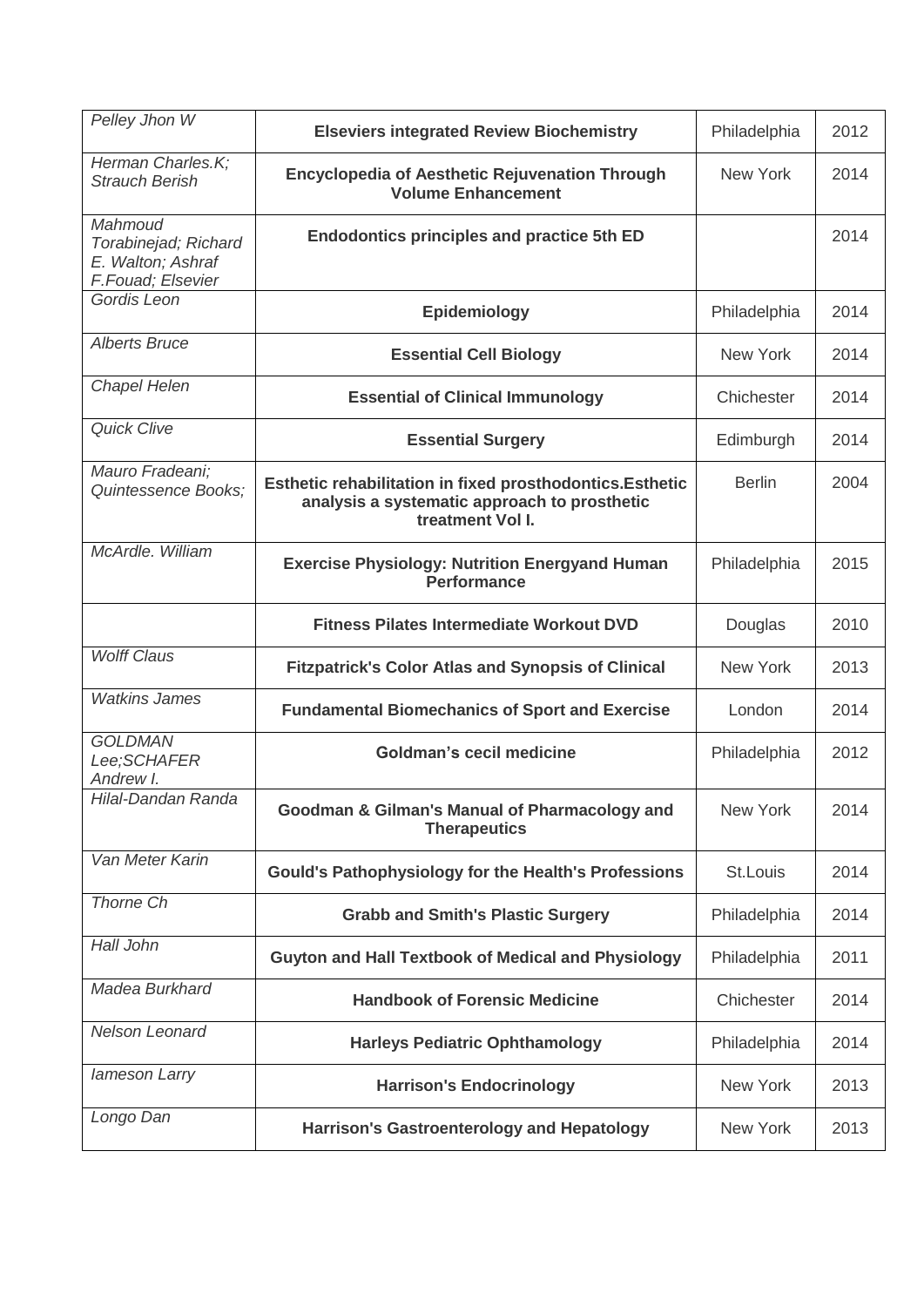| <b>Wiener Charles</b>                                                        | <b>Harrisons Principles of Internal Medicine Self-</b><br><b>Assessment and Progress Clinical Med</b> | New York     | 2012 |
|------------------------------------------------------------------------------|-------------------------------------------------------------------------------------------------------|--------------|------|
| Ross Michael                                                                 | <b>Histology. A Text and Atlas with Correlated</b>                                                    | Philadelphia | 2011 |
| Jassoy Christian                                                             | Hygiene Infektiologie Mikrobiologie                                                                   | Stuttgart    | 2013 |
| Pozzilli Paolo                                                               | <b>Imaging in Endocrinology</b>                                                                       | Chichester   | 2014 |
| <b>Bain Barbara</b>                                                          | <b>Interactive Haematology Imagebank DVD</b>                                                          |              |      |
| <b>Katz David</b>                                                            | <b>Jekel's Epidemiology Biostatistics</b>                                                             |              |      |
|                                                                              | <b>Preventive Medicine and Public Health</b>                                                          | Philadelphia | 2014 |
| Sadler T.W                                                                   | <b>Langman's Medical Embryology</b>                                                                   | Philadelphia | 2012 |
| <b>Fassier Thomas</b>                                                        | Les francais des medecins: 40 videos pour<br>communiquer a'lhopital                                   | Paris        | 2013 |
| David Anthony                                                                | <b>Lishmans Organic Psychiatry a Textbook of</b><br><b>Neuropsychiatry</b>                            | Chichester   | 2009 |
| <b>BRUCE Alberts</b><br><b>BRAY Dennis</b><br><b>HOPKIN Karen</b>            | L'essentiel de la biologie cellulaire                                                                 | Paris        | 2012 |
| Pillitteri Adele                                                             | <b>Maternal and Child Health Nursing</b>                                                              | Philadelphia | 2014 |
| Sankhavaram Panini                                                           | <b>Medical Biochemistry-An Illustrated Review</b>                                                     | New York     | 2013 |
| <b>Venot Alain</b>                                                           | Medical Informatics e-Health: Fundamentals and<br><b>Applications</b>                                 | Paris        | 2014 |
| <b>Murray Patrick</b>                                                        | <b>Medical Microbiology</b>                                                                           | Philadelphia | 2013 |
| Cohen Barbara                                                                | <b>Medical Terminology: An Ilustrated Guide</b>                                                       | Philadelphia | 2014 |
| Sanna Mario                                                                  | <b>Middle Ear and Mastoid Microsurgery</b>                                                            | Stuttgart    | 2012 |
| Mason Robert                                                                 | Murray and Nadels Textbook of Respiratory Medicine<br>2 Vol. Set                                      | Philadelphia | 2010 |
| Kliegman Robert                                                              | <b>Nelson Textbook of Pediatrics</b>                                                                  | Philadelphia | 2011 |
| Thompson Ion                                                                 | <b>Netters Concise Orthopedic Anatomy</b>                                                             | Philadelphia | 2010 |
| Jones Royden                                                                 | <b>Netters Neurology</b>                                                                              | Philadelphia | 2012 |
| <b>RUNGE Marschall</b><br>S.; STOUFFER<br>George A.;<br><b>PATTERSON Cam</b> | <b>Netter's cardiology</b>                                                                            | Philadelphia | 2010 |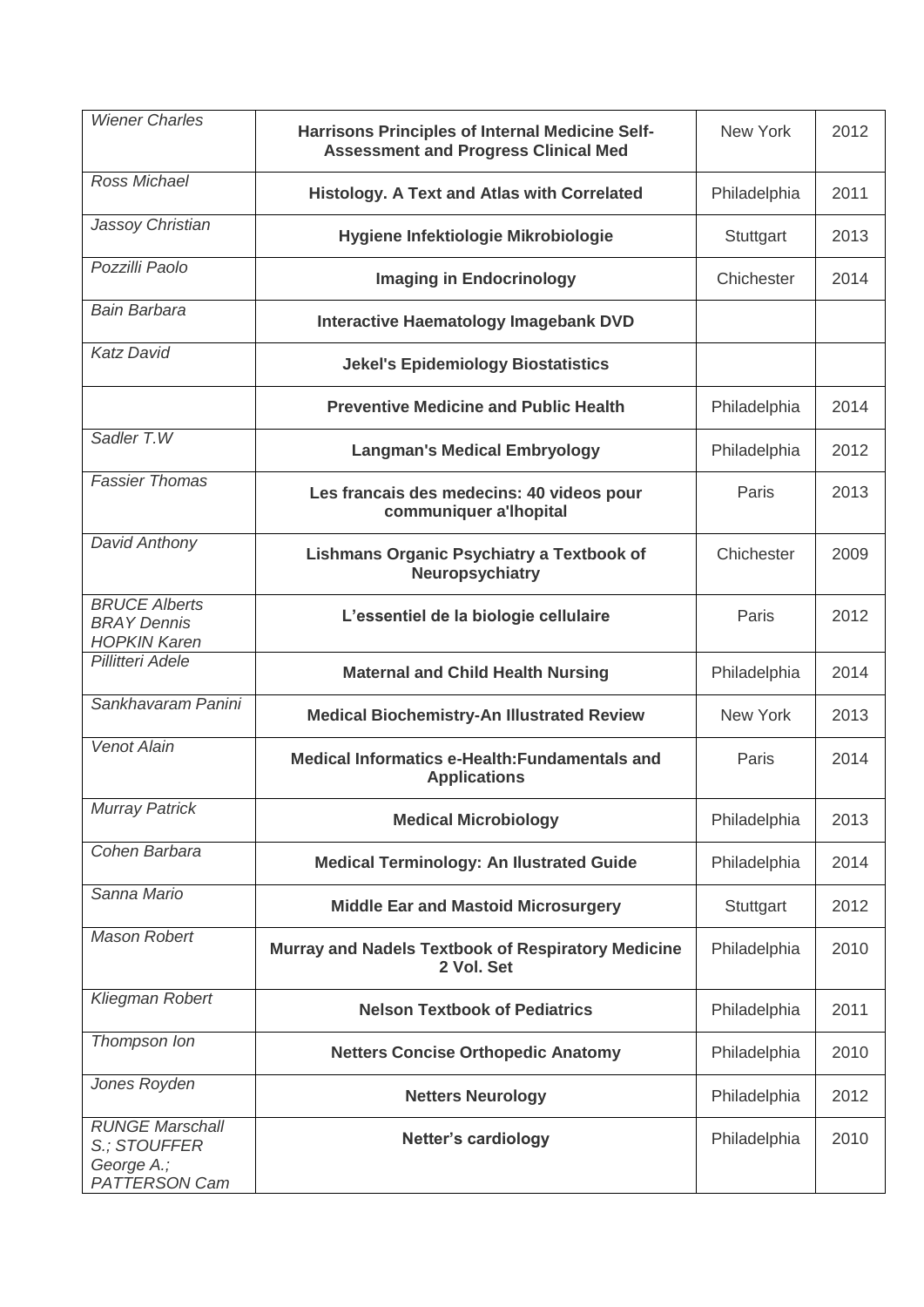| <b>Read Andrew</b>    | <b>New Clinical Genetics</b>                                                    | Wakefield       | 2012 |
|-----------------------|---------------------------------------------------------------------------------|-----------------|------|
| <b>Bersten Andrew</b> | <b>Oh's Intensive Care Manual</b>                                               | London          | 2014 |
| <b>Neville Brad</b>   | <b>Oral and Maxilofacial Pathology</b>                                          | St.Louis        | 2009 |
| Regezi loseph         | <b>Oral Pathology</b>                                                           | St.Louis        | 2012 |
| <b>Spickett Gavin</b> | <b>Oxford Handbook of Clinical Immunology and Allergy</b>                       | Oxford          | 2013 |
| Langmore Murray       | <b>Oxford Handbook of Clinical Medicine</b>                                     | Oxford          | 2014 |
| Simon Chantal         | <b>Oxford Handbook of General Practice</b>                                      | Oxford          | 2014 |
| <b>Steddon Simon</b>  | <b>Oxford Handbook of Nephrology and Hypertension</b>                           | Oxford          | 2014 |
| Smedley Iulia         | <b>Oxford Handbook of Occupational Health</b>                                   | Oxford          | 2013 |
| Reynard John          | <b>Oxford Handbook of Urology</b>                                               | Oxford          | 2013 |
| <b>Cliff Andrew</b>   | <b>Oxford Textbook of Infectious Disease Control</b>                            | <b>New York</b> | 2013 |
| <b>Dening Tom</b>     | <b>Oxford Textbook of Old Age Psychiatry</b>                                    | Oxford          | 2013 |
| Palmer S.R            | <b>Oxford Textbook of Zoonoses</b>                                              | Oxford          | 2011 |
| Gunu Alan             | <b>Parasitology an integrated Approach</b>                                      | Chichester      | 2012 |
| McCance Kathryn       | Pathophysiology the Biologic Basis for Disease in<br><b>Adults and Children</b> | St.Louis        | 2014 |
| Coran Arnold          | <b>Pediatric Surgery 2-Volume Set</b>                                           | Philadelphia    | 2012 |
| Hanno Philip          | <b>Penn Clinical Manual of Urology</b>                                          | Philadelphia    | 2014 |
| <b>Rees Judith</b>    | <b>Pharmaceutical Practice</b>                                                  | Edimburgh       | 2014 |
| Lerer Bernard         | <b>Pharmacogenetics of Psychotropic Drugs.</b>                                  | Cambridge       | 2011 |
| <b>Benedek G</b>      | Physics with ilustrative Examples from Medicine and<br><b>Biology</b>           | New York        | 2000 |
| Long Sarah            | <b>Principles and Practice of Pediatric Infectious Disease</b>                  | Edimburgh       | 2012 |
| <b>Barker Randol</b>  | <b>Principles of Ambulatory Medicine</b>                                        | Philadelphia    | 2007 |
| <b>Tortora G</b>      | <b>Principles of Human Anatomy</b>                                              | Danver          | 2014 |
| Ellembogen R          | <b>Principles of Neurological Surgery</b>                                       | Philadelphia    | 2012 |